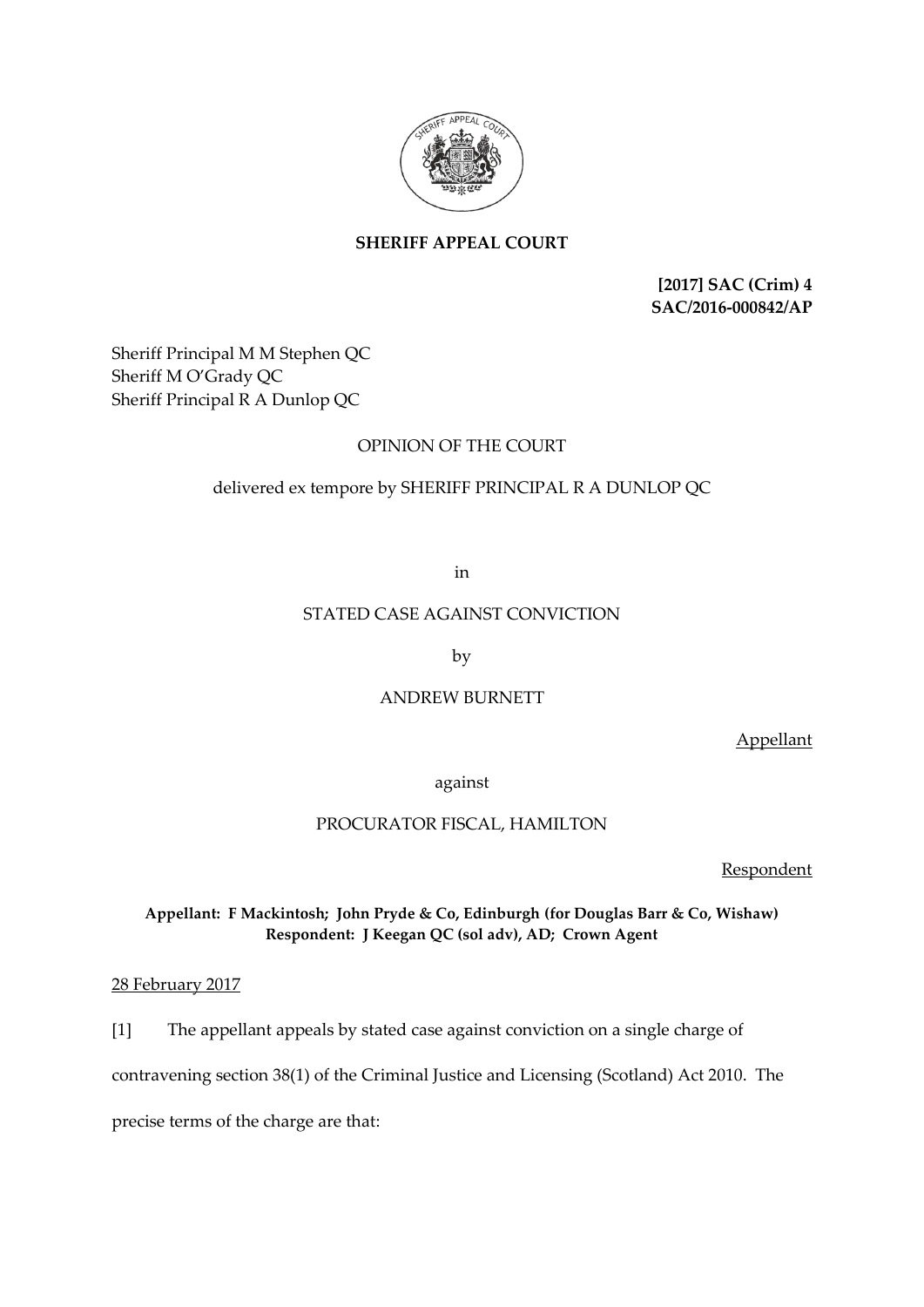"on an occasion in December 2015 and on 20 April 2016 you Andrew Burnett did behave in a threatening and abusive manner which was likely to cause a reasonable person to suffer fear or alarm in that you did approach A.R.L., born 24 August 2001, did engage her in conversation, did on the occasion in December 2015 invite her to go with you to her home address and did cause her to suffer fear and alarm."

[2] At the close of the Crown case the appellant made a submission of no case to answer in terms of section 160 of the Criminal Procedure (Scotland) Act 1995 which the sheriff repelled. Thereafter no evidence was led by the appellant and the sheriff then proceeded to find him guilty as libelled.

[3] The principal issue in the appeal (question 1 in the stated case) is whether the sheriff erred in law in repelling the submission of no case to answer and, put shortly, the contention advanced on behalf of the appellant was that the nature of the appellant's conduct did not meet the requirements of section 38, specifically that it did not amount to threatening and abusive behaviour which was likely to cause a reasonable person to suffer fear or alarm. This submission was underpinned by a reference to the decision of the Appeal Court in *Angus* v *Nisbet* 2011 JC 69 which it was said displayed factual circumstances closely analogous to those in the present case and in which a conviction of breach of the peace was overturned. Separately, the appellant challenged the verdict of the learned sheriff in proceeding to convict after having first repelled the submission of no case to answer and the remaining questions are directed to that issue.

[4] The sheriff's reasons for rejecting the no case to answer submission are set out in paragraphs 25 to 29 of the stated case. In the first place he distinguished the case of *Angus* v *Nisbet*, firstly on the grounds that that case was dealing with breach of the peace and that in the instant case it was unnecessary to prove that the conduct was serious enough to threaten serious disturbance to the community. In the second place, he took the view that in any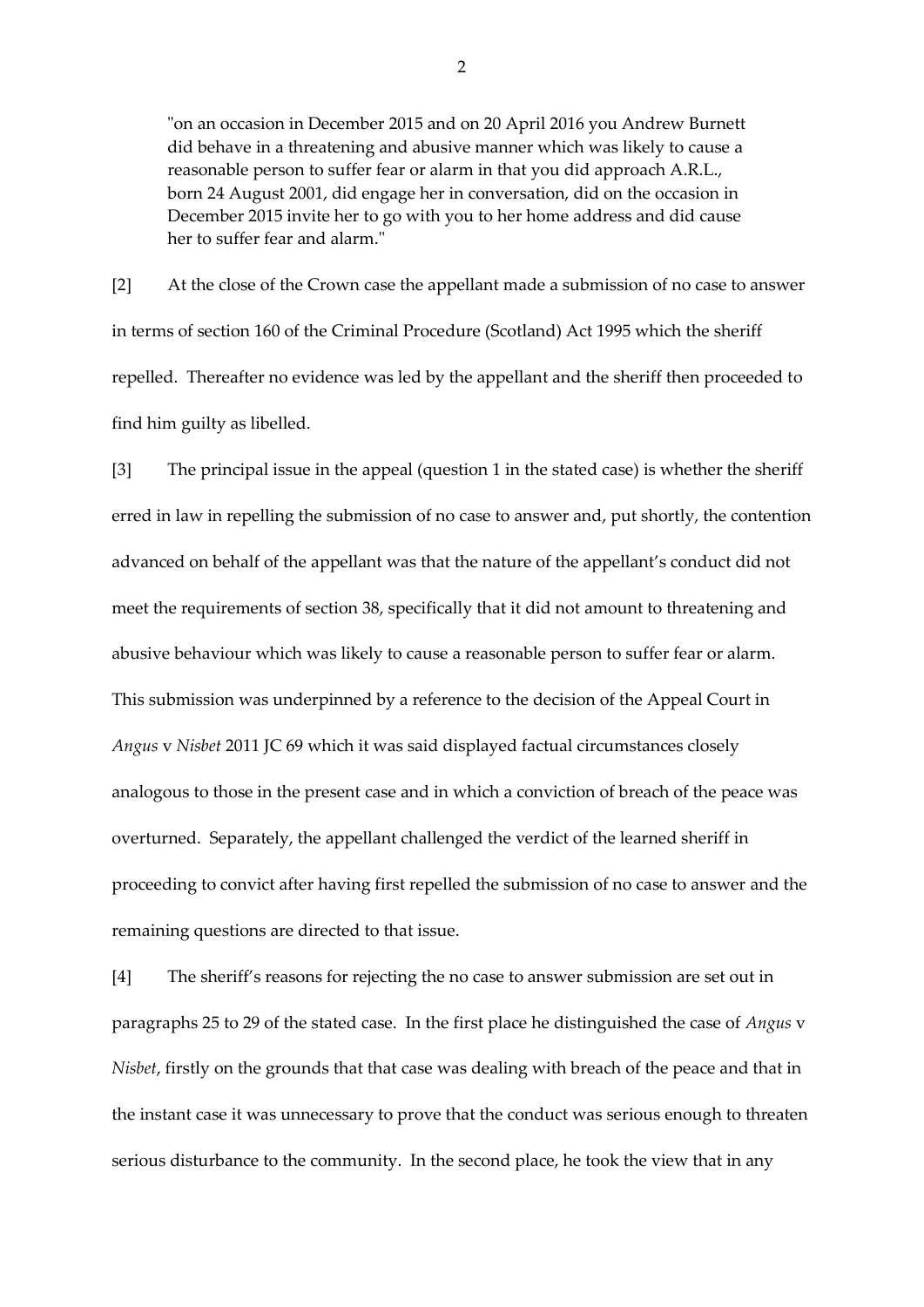event the conduct went further specifically that the appellant had invited the complainer to go with him to his house and by seeking information about where the complainer lived. The sheriff concluded that in context the evidence was sufficient to establish the essential elements of the offence. There was evidence of persistent conduct of an adult man who had invited a lone child to whom he was a stranger to go with him to his house followed by a second approach in the early hours of the morning. There was evidence, according to his view of the matter, from which it could be inferred that the complainer and her mother were actually alarmed by the appellant's conduct. Furthermore, when the complainer's mother came on the scene on the occasion in April, the appellant had walked quickly away. The complainer's mother went after and caught up with the appellant and asked him what he was doing approaching her daughter, to which the appellant had replied "I'm no like that." This reaction including in particular what he said supported the inference that there was the requisite *mens rea*.

[5] In support of the appeal counsel for the appellant submitted to us that a threat has to include an element of menace and that there has to be some material which supports a sinister intent. He submitted that what we have here is conduct which, just as in the case of *Angus* v *Nisbet*, was below the threshold of criminality. He submitted that, absent the availability of any evidence which supports a sinister intent, the sheriff had been wrong to reject the submission of no case to answer. Separately, in dealing with the sheriff's verdict, the submission was that the sheriff had failed adequately to explain his reasons specifically in relation to the first two constituent parts of section 38 but also in relation to the third and in that regard the contention was that there was no basis upon which the sheriff could conclude that the appellant was reckless as to whether his conduct would cause fear or alarm.

3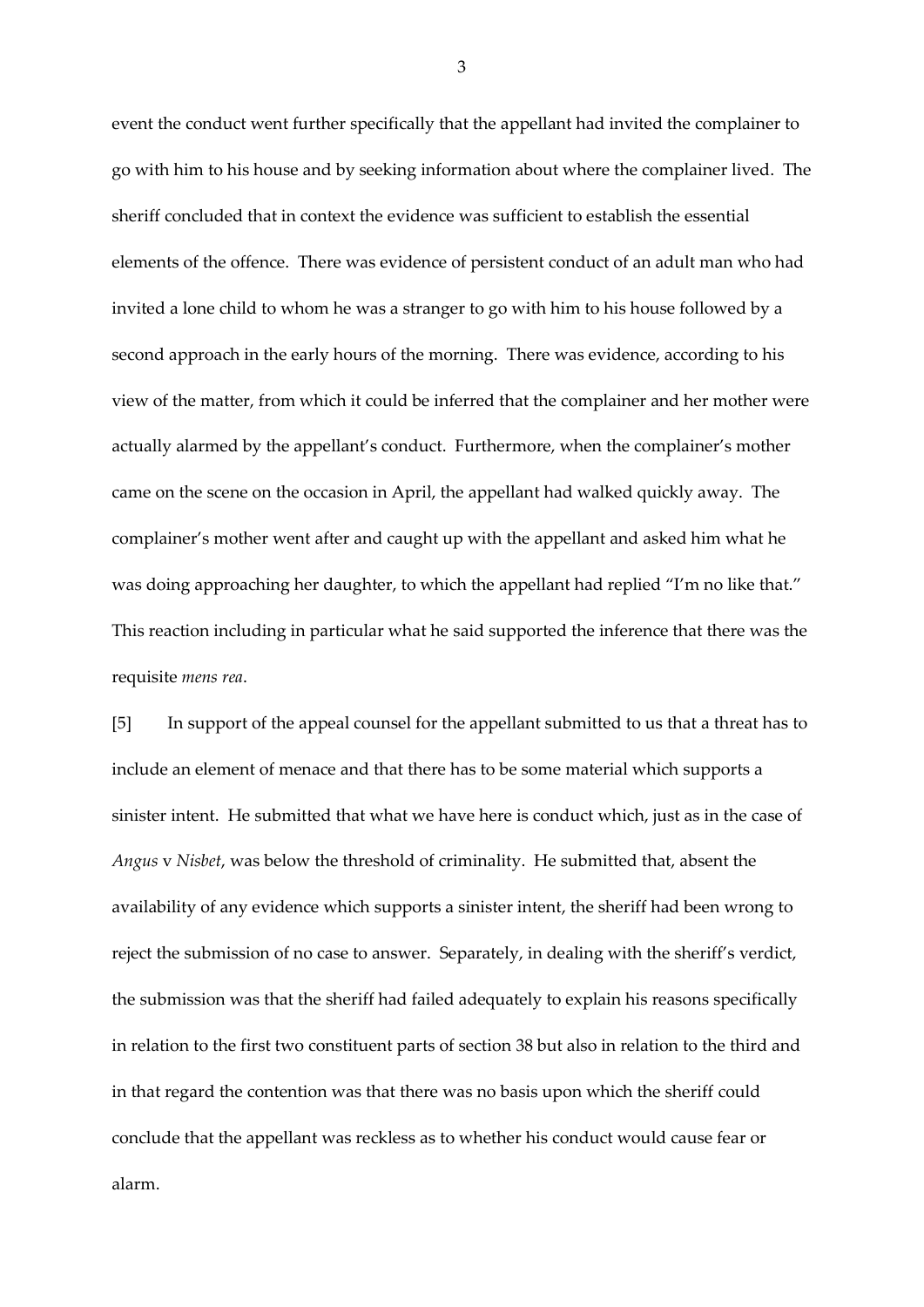[6] In responding to these submissions the advocate depute referred us to the provisions of section 38(3) which he said gave all the definition that we needed for the meaning of threatening behaviour and he submitted that the evidence was sufficient in the whole circumstances to enable the court objectively to assess the conduct as threatening and likely to cause a reasonable person to suffer fear or alarm.

[7] As appeared to be accepted on both sides of the bar, the proper interpretation of section 38(1) was authoritatively determined in the case of *Paterson* v *Harvie* 2015 JC 118. The section sets out three clear and concise constituents of the offence and the Lord Justice General in that case emphasised that whether the accused has behaved in a threatening or abusive manner and whether that behaviour would be likely to cause a reasonable person to suffer fear or alarm are straightforward questions of fact. The accused's conduct is to be judged by an objective test and there is no requirement to show actual fear or alarm. Of course that is not to say that evidence of actual fear and alarm may not be an adminicle of evidence which informs the essential question whether the accused's behaviour would be likely to cause fear or alarm to the hypothetical reasonable person. Consistent with the opinion in *Paterson* that the constituent elements of section 38 all raise questions of fact, the court in *Angus* v *Nisbet* emphasised that the essential questions were matters of fact and degree. That observation was made in distinguishing the factual circumstances of the case of *Bowes* v *Frame* 2010 JC 297, another not dissimilar case of breach of the peace where the public element of the crime was in issue. In that case however the court had little difficulty in concluding that the conduct was such as to satisfy the first leg of the conjunctive test in *Smith* v *Donnelly* 2002 JC 65 stating that the nature of the accused's remarks was such as to cause upset and distress to the complainer and that any ordinary person would be justifiably

4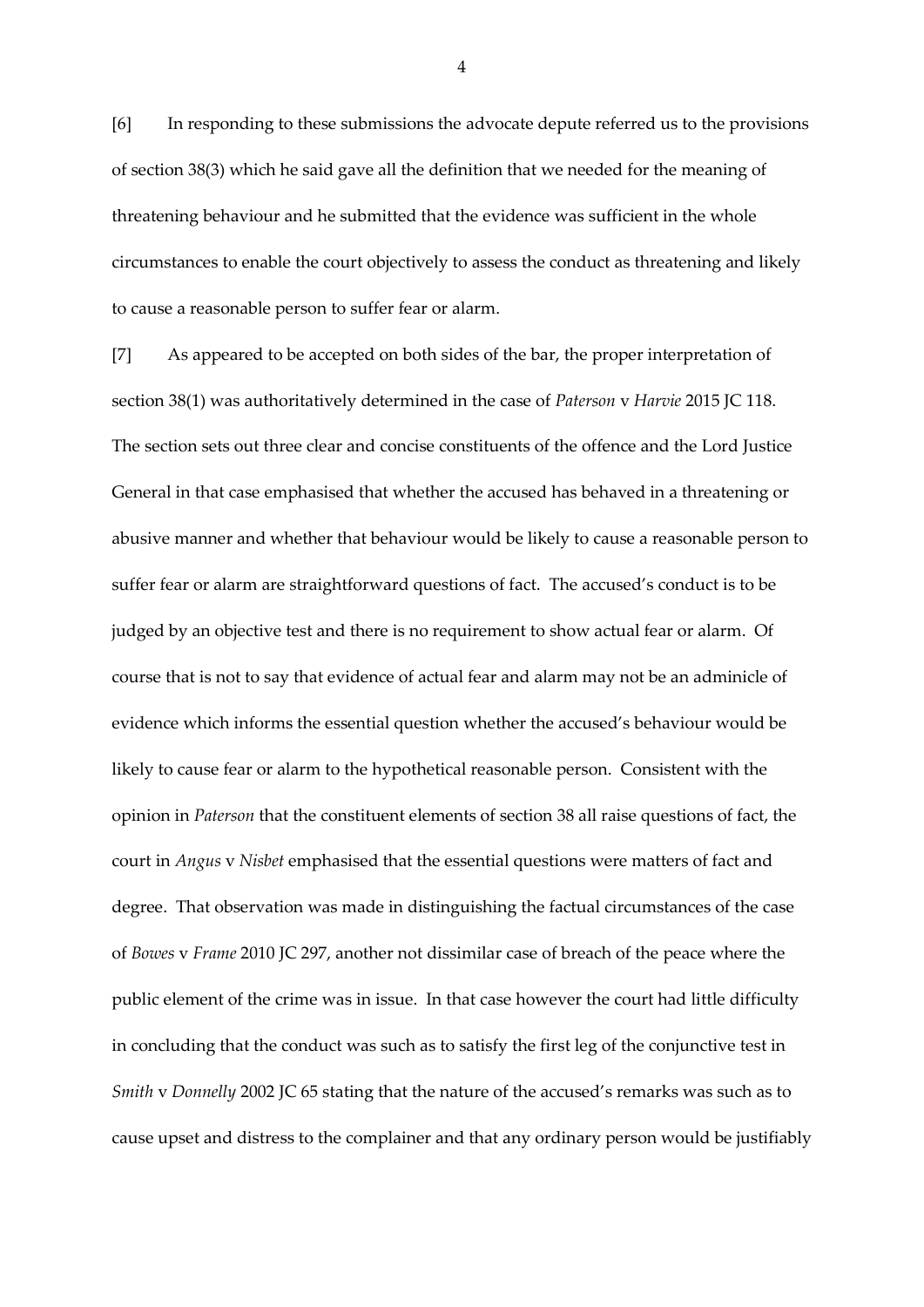indignant at such conduct and fearful of the intentions of the perpetrator, a description which it seems to us is apt to the circumstances of the present case.

[8] It seems clear to us therefore that context is crucially important and that whether or not the conduct in question amounted to a contravention of section 38 is a matter of fact and degree having regard to the totality of the circumstances. With that in mind, we have carefully examined the sheriff's reasoning and, in our view, he was well-founded in concluding that the essential requirements of section 38(1) had been satisfied. We agree with him that the present case has certain similarities with those in *Angus* v *Nisbet* but we also share his view that the position here goes further and is much more clear cut. We think it is within judicial knowledge and is certainly widely accepted that sexual abuse of children is a common problem and we venture to suggest that no parent, teacher or indeed child of an age such as the complainer will be unaware of that. In the circumstances here, the complainer clearly concluded, and in our view was entitled to conclude, that the appellant had a sexual interest in her. That that was a reasonable inference is implicitly borne out by what the appellant said to the complainer's mother when she confronted him. The fact of the matter is that on the occasion of the first incident in December the complainer was being invited to go with the appellant alone to an unfamiliar place where the appellant would have control of her and in these circumstances the threat of sexual molestation was in our view clear. That is patently what both the complainer and her mother feared, that if the appellant had the opportunity which he was trying to engineer he would sexually assault her or at least get up to some other form of mischief. In our opinion these circumstances indicate a scenario which is intrinsically threatening and which any reasonable person would objectively find alarming. The second incident in April cements the earlier behaviour and provides evidence that the appellant knew his behaviour was wrong by his reply to the

5